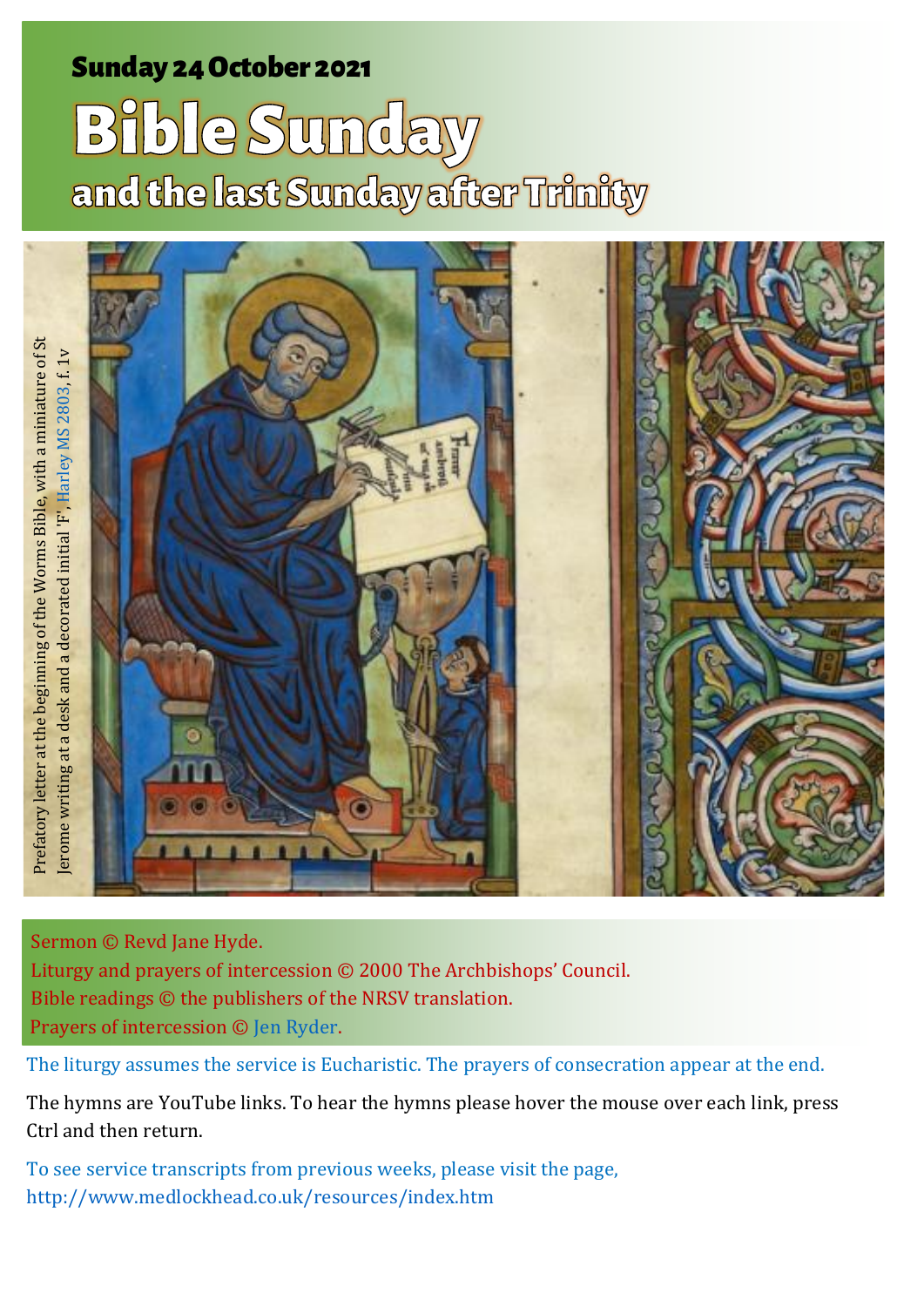## **Introduction and welcome**

HYMN 1 **[One Church, one faith, one Lord](https://www.youtube.com/watch?v=esJ7WWqG-dI&t=28s)** (click on this link to hear the hymn)

# **The Welcome**

In the name of the Father, and of the Son, and of the Holy Spirit

All **Amen.**

The Lord be with you

All **And also with you.**

# **The Preparation**

All **Almighty God,**

**to whom all hearts are open, all desires known, and from whom no secrets are hidden: cleanse the thoughts of our hearts by the inspiration of your Holy Spirit, that we may perfectly love you, and worthily magnify your holy name; through Christ our Lord. Amen.**

Our Lord Jesus Christ said:

The first commandment is this: 'Hear, O Israel, the Lord our God is the only Lord. You shall love the Lord your God with all your heart, with all your soul, with all your mind, and with all your strength.'

And the second is this: 'Love your neighbour as yourself.' There is no other commandment greater than these. On these two commandments hang all the law and the prophets.

#### All **Amen. Lord, have mercy.**

God so loved the world that he gave his only Son Jesus Christ to save us from our sins, to be our advocate in heaven, and to bring us to eternal life. Therefore, let us confess our sins in penitence and faith, firmly resolved to keep God's commandments and to live in love and peace with all.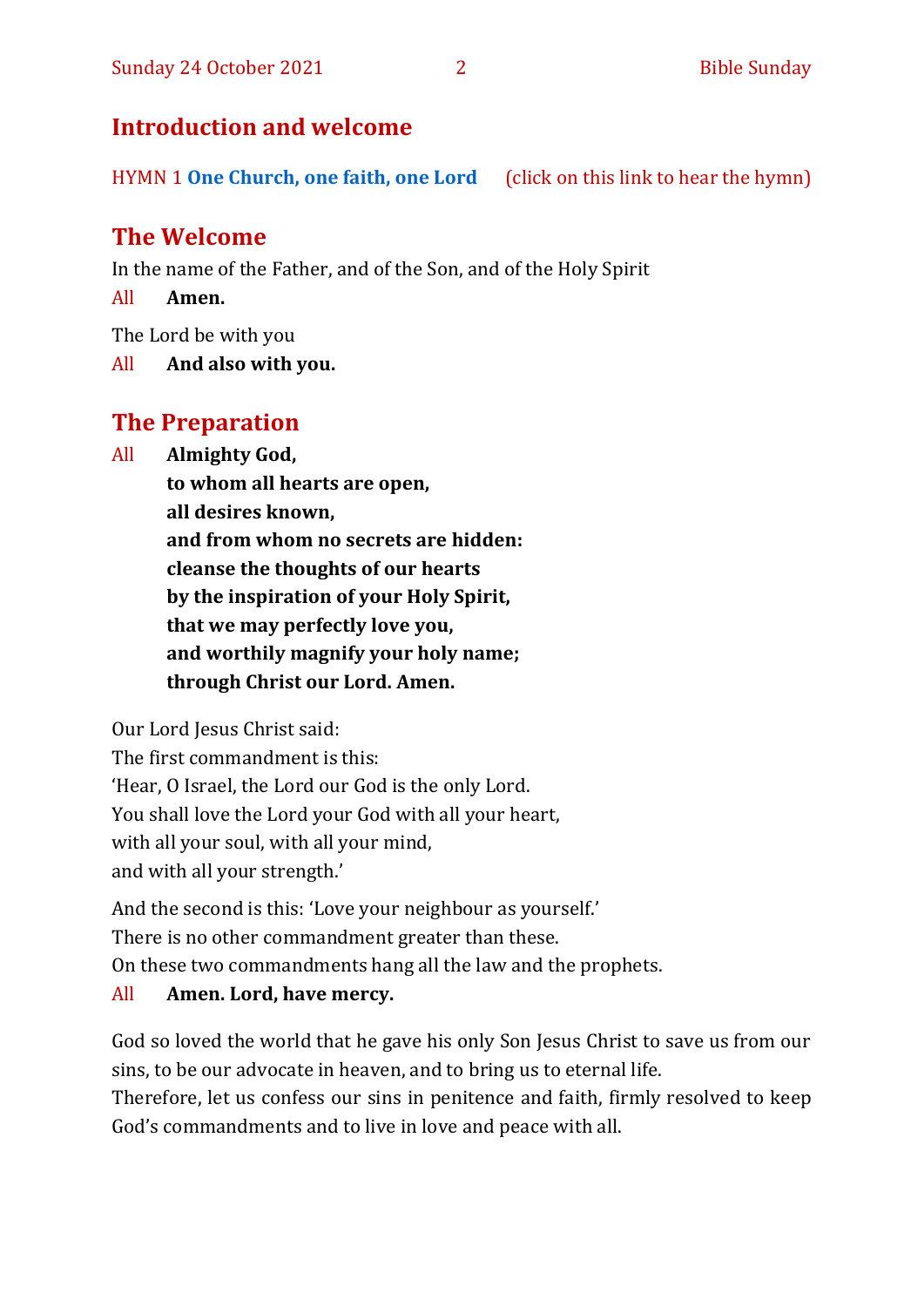All **Almighty God, our heavenly Father, we have sinned against you and against our neighbour in thought and word and deed, through negligence, through weakness, through our own deliberate fault. We are truly sorry and repent of all our sins. For the sake of your Son Jesus Christ, who died for us, forgive us all that is past and grant that we may serve you in newness of life to the glory of your name. Amen.**

Almighty God,

who forgives all who truly repent, have mercy upon you, pardon and deliver you from all your sins, confirm and strengthen you in all goodness, and keep you in life eternal; through Jesus Christ our Lord. All **Amen.**

# **The Gloria**

This Gloria is sung to the tune of 'Cwm Rhondda'. Click **[here](about:blank)** for the tune.

All **Glory be to God in Heaven, Songs of joy and peace we bring, Thankful hearts and voices raising, To creation's Lord we sing. Lord we thank you, Lord we praise you, Glory be to God our King: Glory be to God our King. Lamb of God, who on our shoulders, Bore the load of this world's sin; Only Son of God the Father, You have brought us peace within. Lord, have mercy, Christ have mercy,**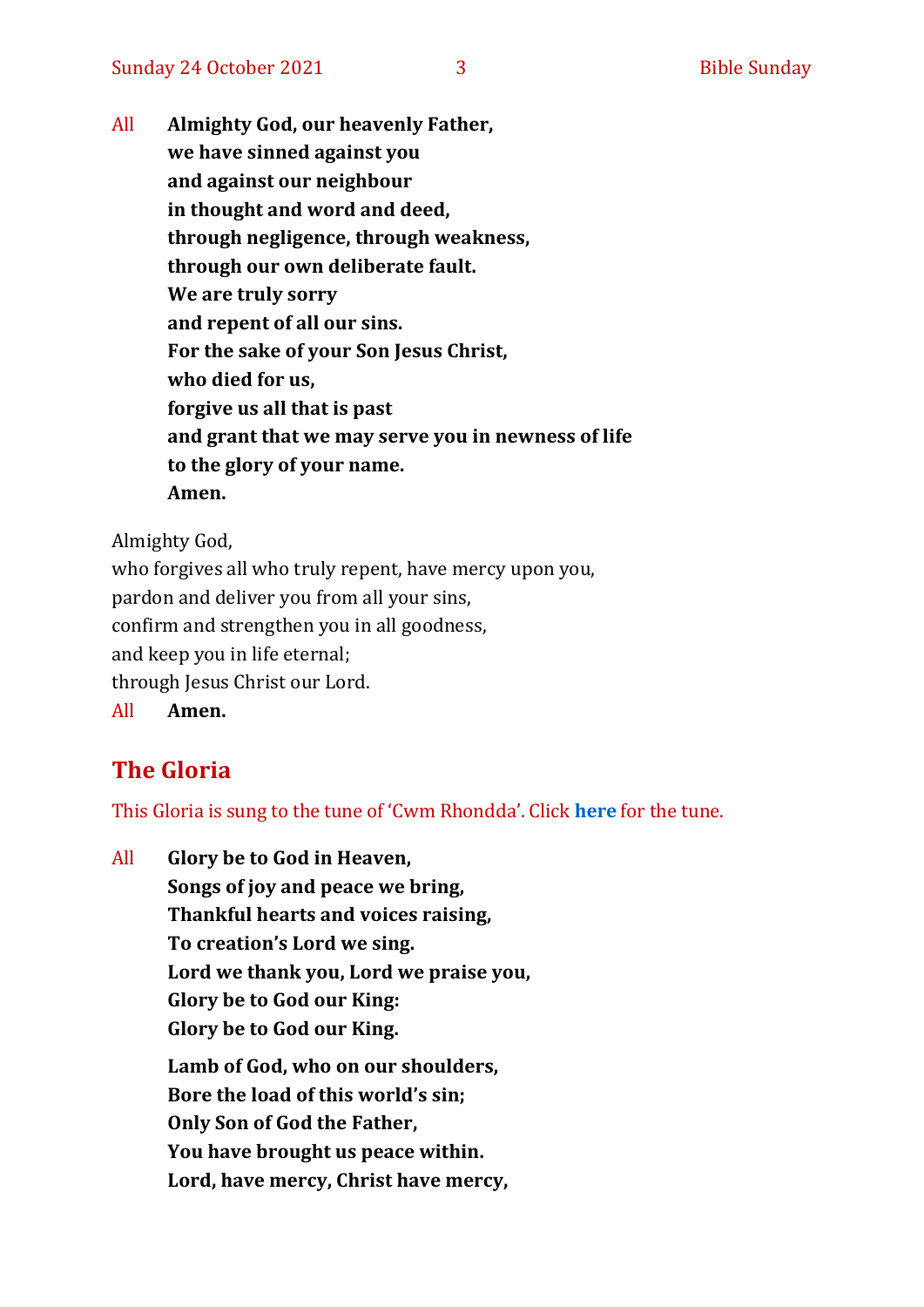**Now your glorious reign begin: Now your glorious reign begin.**

**You O Son of God are Holy, You we praise with one accord. None in heav'n or earth is like you, Only you are Christ the Lord. With the Father and the Spirit, Ever worshipped and adored: Ever worshipped and adored.**

# **The Collect for Bible Sunday**

Blessed Lord, who caused all holy Scriptures to be written for our learning: help us so to hear them, to read, mark, learn and inwardly digest them that, through patience, and the comfort of your holy word, we may embrace and for ever hold fast the hope of everlasting life, which you have given us in our Saviour Jesus Christ, who is alive and reigns with you, in the unity of the Holy Spirit, one God, now and for ever. All **Amen.**

# **First reading**

A reading from the Book of the Prophet Isaiah

Ho, everyone who thirsts, come to the waters; and you that have no money, come, buy and eat! Come, buy wine and milk without money and without price. Why do you spend your money for that which is not bread, and your labour for that which does not satisfy? Listen carefully to me, and eat what is good, and delight yourselves in rich food. Incline your ear, and come to me;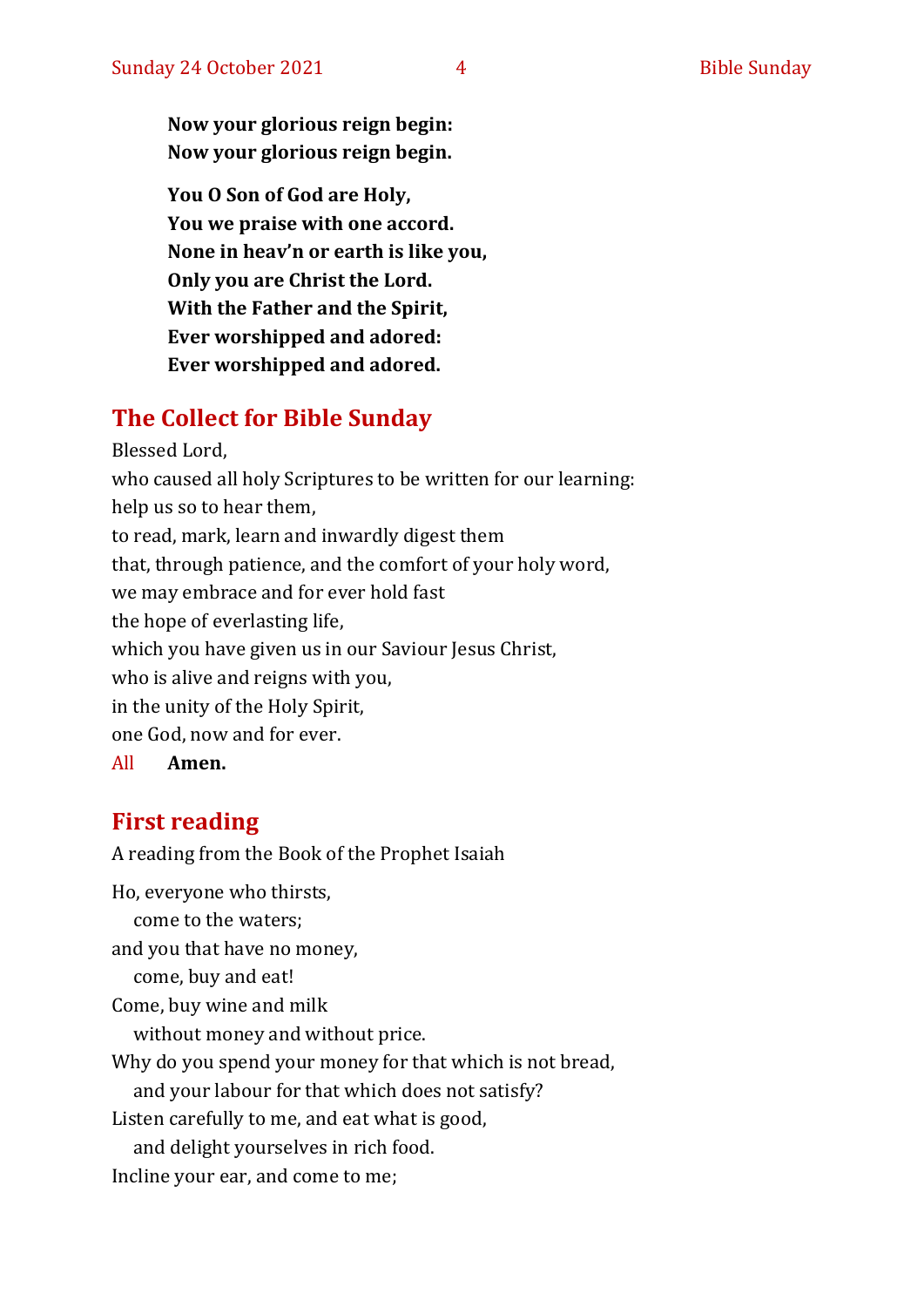listen, so that you may live. I will make with you an everlasting covenant, my steadfast, sure love for David. See, I made him a witness to the peoples, a leader and commander for the peoples. See, you shall call nations that you do not know, and nations that do not know you shall run to you, because of the Lord your God, the Holy One of Israel, for he has glorified you. Seek the Lord while he may be found, call upon him while he is near; let the wicked forsake their way, and the unrighteous their thoughts; let them return to the Lord, that he may have mercy on them, and to our God, for he will abundantly pardon. For my thoughts are not your thoughts, nor are your ways my ways, says the Lord. For as the heavens are higher than the earth, so are my ways higher than your ways and my thoughts than your thoughts. For as the rain and the snow come down from heaven, and do not return there until they have watered the earth, making it bring forth and sprout, giving seed to the sower and bread to the eater, so shall my word be that goes out from my mouth; it shall not return to me empty, but it shall accomplish that which I purpose, and succeed in the thing for which I sent it. *Isaiah 55:1–11* This is the Word of the Lord

All **Thanks be to God.**

# **Second reading**

A reading from the Letter to the Hebrews

But as for you, continue in what you have learned and firmly believed, knowing from whom you learned it, and how from childhood you have known the sacred writings that are able to instruct you for salvation through faith in Christ Jesus. All scripture is inspired by God and is useful for teaching, for reproof, for correction,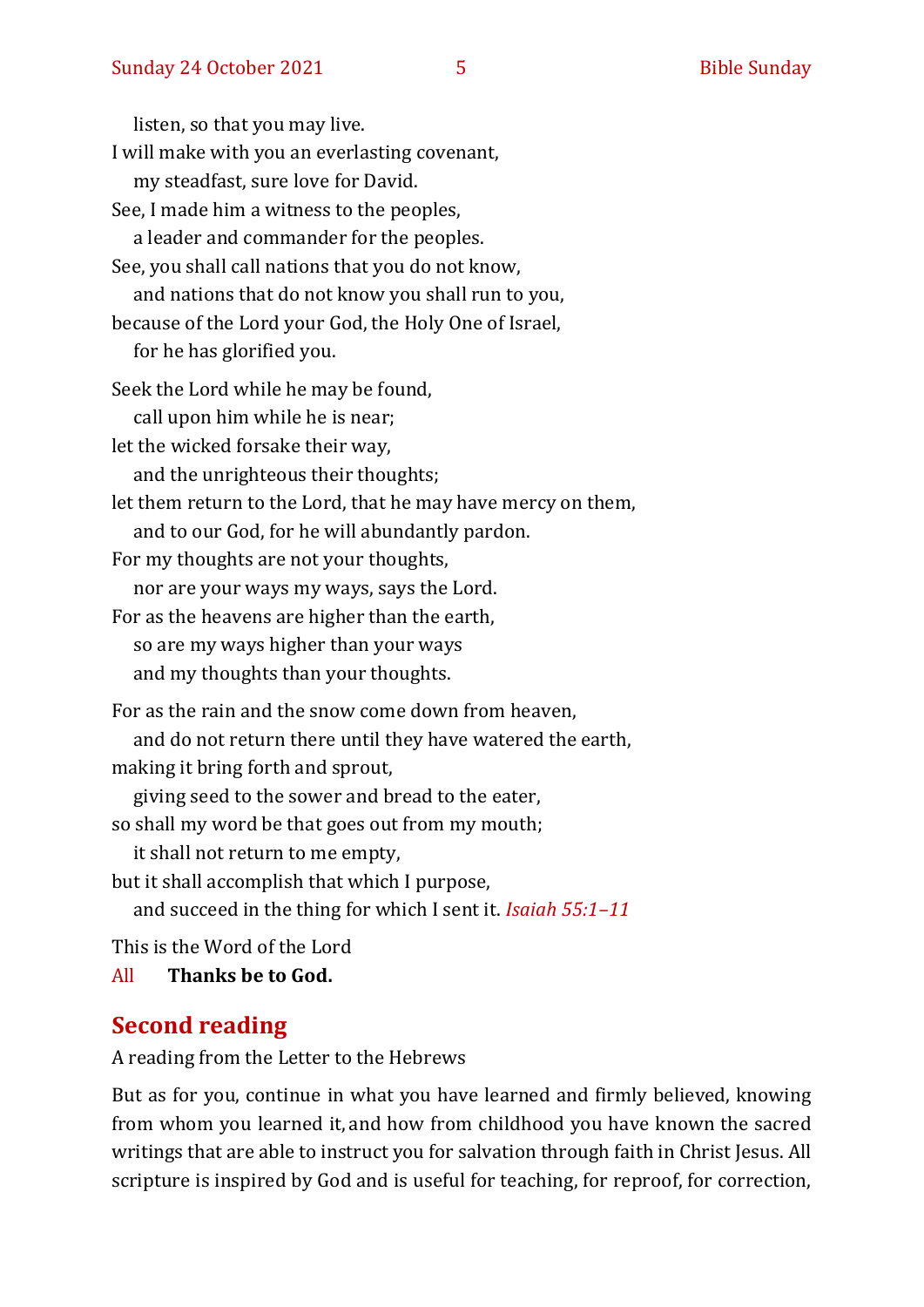and for training in righteousness, so that everyone who belongs to God may be proficient, equipped for every good work.

In the presence of God and of Christ Jesus, who is to judge the living and the dead, and in view of his appearing and his kingdom, I solemnly urge you: proclaim the message; be persistent whether the time is favourable or unfavourable; convince, rebuke, and encourage, with the utmost patience in teaching. For the time is coming when people will not put up with sound doctrine, but having itching ears, they will accumulate for themselves teachers to suit their own desires, and will turn away from listening to the truth and wander away to myths. As for you, always be sober, endure suffering, do the work of an evangelist, carry out your ministry fully. *2 Timothy 3:14—4:5*

This is the Word of the Lord

All **Thanks be to God.**

HYMN 2 **[Your word is a lamp unto my feet](https://www.youtube.com/watch?v=npWJZwgmKMo)** (click on this link to hear the hymn)

### **Gospel reading**

Hear the Gospel of our Lord Jesus Christ according to John

All **Glory to you O Lord.**

Jesus said, 'The works that the Father has given me to complete, the very works that I am doing, testify on my behalf that the Father has sent me. And the Father who sent me has himself testified on my behalf. You have never heard his voice or seen his form, and you do not have his word abiding in you, because you do not believe him whom he has sent.

'You search the scriptures because you think that in them you have eternal life; and it is they that testify on my behalf. Yet you refuse to come to me to have life. I do not accept glory from human beings. But I know that you do not have the love of God in you.I have come in my Father's name, and you do not accept me; if another comes in his own name, you will accept him. How can you believe when you accept glory from one another and do not seek the glory that comes from the one who alone is God? Do not think that I will accuse you before the Father; your accuser is Moses, on whom you have set your hope. If you believed Moses, you would believe me, for he wrote about me. But if you do not believe what he wrote, how will you believe what I say?' *John 5:36b–end*

This is the Gospel of the Lord

All **Praise to you O Christ.**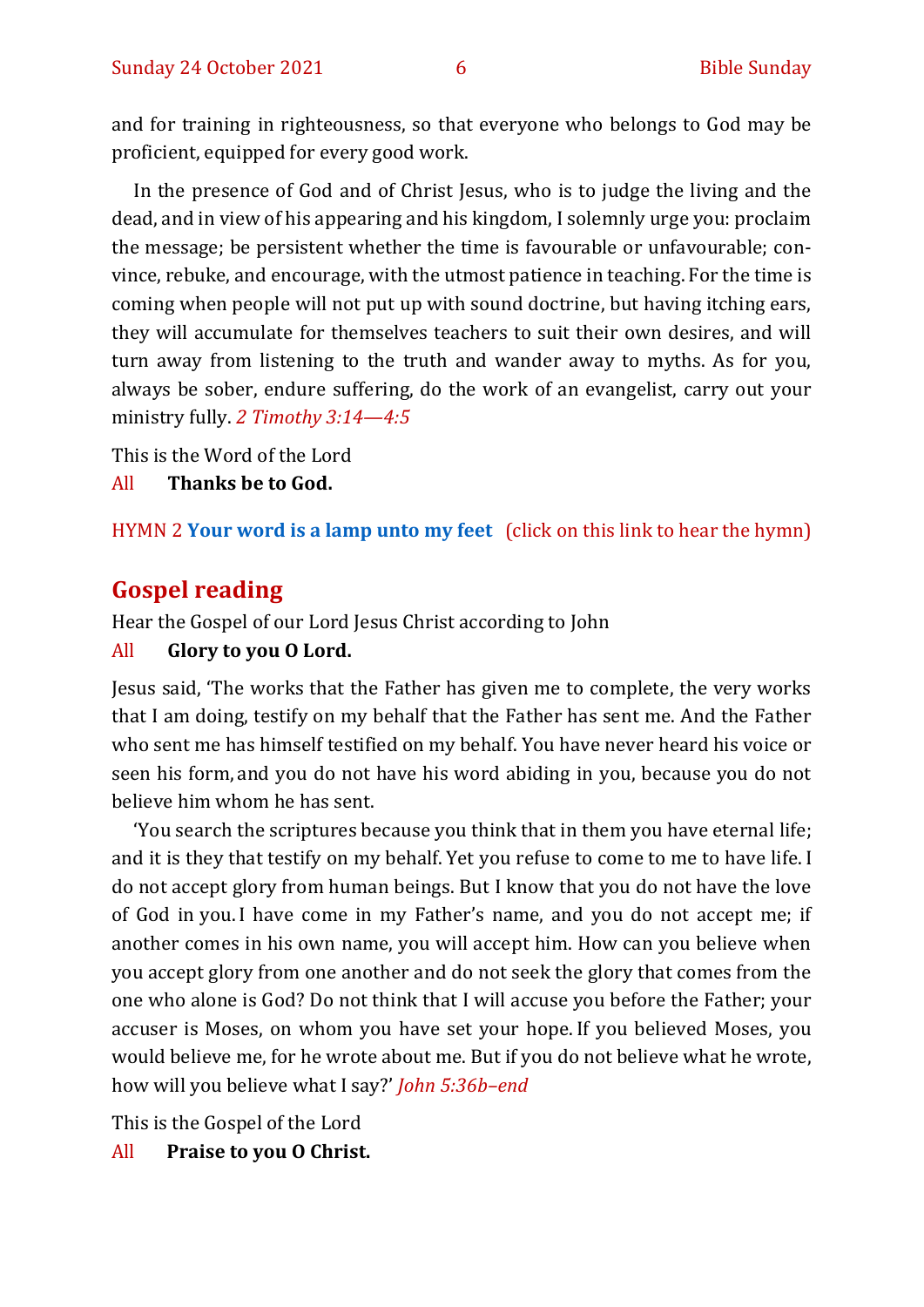#### **Sermon**

Most of us have a deep longing for certainty … and this is not necessarily wrong. So much in our lives and in our world is in flux, the 'goalposts' are constantly shifting, and there seems so little that we can really rely on. It is hardly surprising, therefore, that we often want assurance that some things will never change. Nor is it surprising that, for many people, this place of assurance and certainty is their religious faith. God does not change after all, so surely this eternal changelessness should be reflected in the church? Even people who never set foot inside a church can get surprisingly angry and upset when there is news that their local parish church might close. Many congregations who are up to speed with current plans in our own Diocese for groups of churches to form 'Mission Communities' … with fewer paid clergy … will know that some folk are finding all this a very worrying prospect. Some things just should not change!

The trouble is that sometimes, if things are to continue to serve their original purpose, they have to change their form. Parish churches are built to house a worshipping community, but if the community has moved on … or changed … then so must the Church. It is not the buildings themselves that matter, but the people gathered inside them. All God's people, wherever they find themselves, are called to maintain Christian worship, to be beacons of God's love in serving, as best they can, the needs of all who live and work in their community. In the current social and economic climate this is a huge challenge perhaps best served in new and prayer-led ways.

These 'new ways' are what Jesus is painstakingly trying to explain to his accusers in today's Gospel, and they are part of a struggle for understanding that goes on throughout his ministry. In the earlier part of Chapter 5 of John's Gospel, Jesus has performed a miracle on the sabbath. He has healed a lame man, and caused great controversy by doing so. According to the strict letter of the Jewish Scriptures … as they were then interpreted … Jesus should not have been doing this kind of thing on the official, God sanctioned, day of rest, and, in doing so, he was challenging the unchanging certainties by which his accusers lived.

Jesus is trying to argue that, on the contrary, it is they who have changed what they inherited by refusing to allow it to adapt. The law of Moses, handed down through generations, was designed to build a distinctive people, whose whole lifestyle and society would demonstrate the nature of God. The Law, and the scriptures that bear witness to it, are not ends in themselves, Jesus is arguing, but means to an end.

He says with fierce clarity, that they are clearly not serving the ends for which they were designed, because God's people do not know what God is like. If they did, they would have recognised Jesus. They would have recognised that what he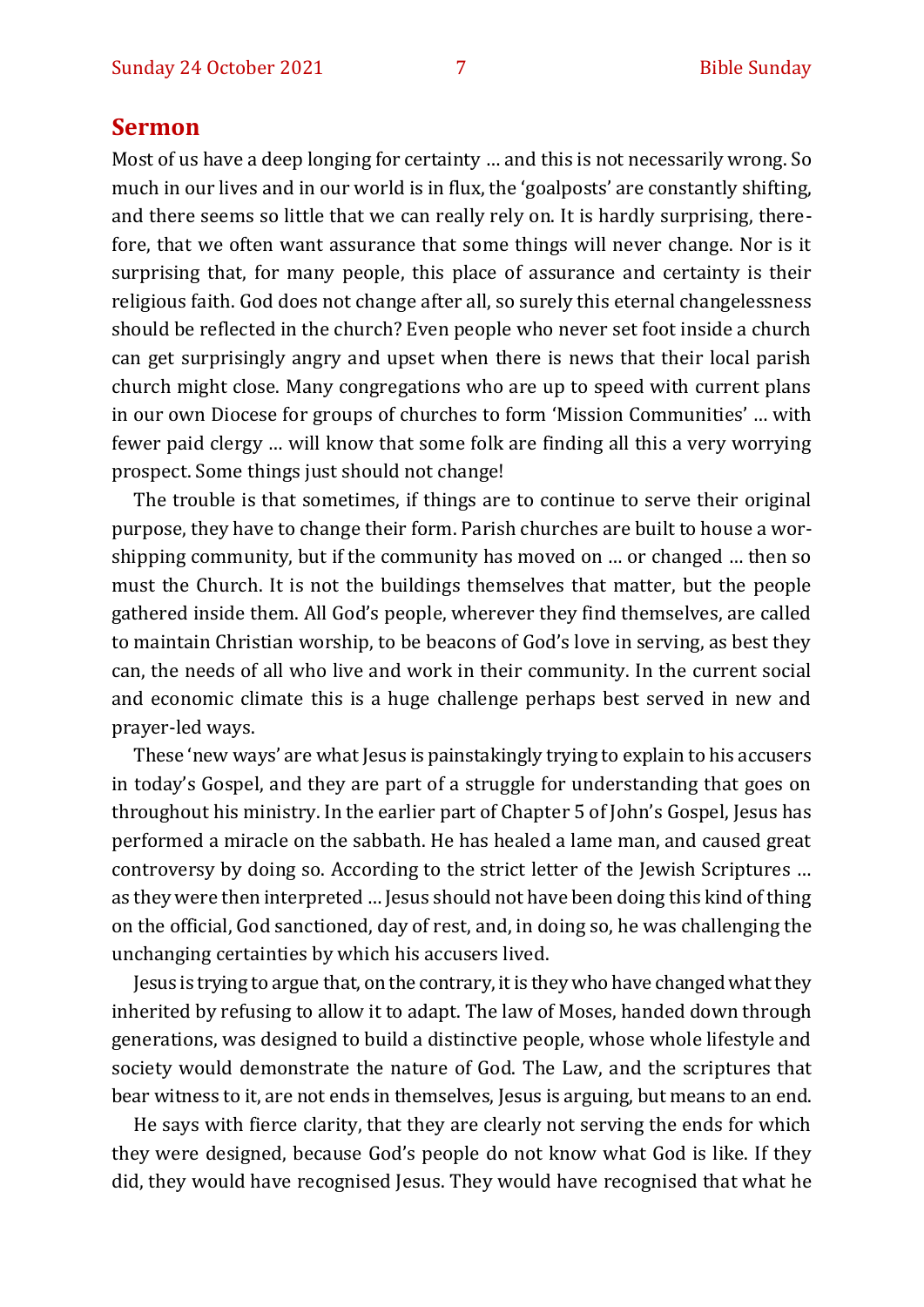did, what he taught, all that he was, was perfectly aligned with all that God's chosen people have always known about the nature of God, through their laws and their scriptures. Instead they have allowed the laws to mask God, when they were designed to reveal him. They have become so attached to the letter of the Law that they have forgotten that the Law serves God. The Law must not be allowed to dictate the nature of God and what God will, or will not, do for his people. Jesus' accusers say that he has changed the Law but really it is they who have changed it by applying it so strictly, so inhumanly, that it cannot any longer reveal the God who shaped it.

It is a terrifying thought that we might be betraying God by what we see to be our faithfulness. We are not bound by the ancient Jewish law in the same way as those adversaries of Jesus, but we we can harden our hearts and attitudes and become bound by local tradition … custom … 'the way we've always done it round here'! If we cling unyieldingly to these 'certainties', rather than to God, we are almost bound to fall into error. The Bible, like the Law, bears witness to God. It is designed to show us the shape of lives lived in obedience to God. Scripture will not act in a way that is not characteristic of God, because it is God's word … God's tool. If we refuse to look at scripture with hearts open to a clearer understanding based on something of where we are now, today, with all that is happening around us, we make it into a weapon of hatred or division, or false reassurance, and we will be in danger of losing the ability to discern God.

Throughout the Bible we see the nature of God displayed, culminating in Jesus. It is the Bible's job to help shape us into God's likeness, and we must not make it serve any other ends. The most damning thing that Jesus says to his questioners in today's Gospel is that it is Moses himself, the one they thought they were serving, who would condemn them for not recognising Jesus.

How truly awful would it be to find that we are reading and using the Scriptures … which we think we love … in a lazy, unreflective and shallow way to hide the face of Jesus for our generation. Amen

#### **The Creed**

Do you believe and trust in God the Father, the source of all being and life, the one for whom we exist?

#### All **We believe and trust in him.**

Do you believe and trust in God the Son, who took our human nature, died for us and rose again?

All **We believe and trust in him.**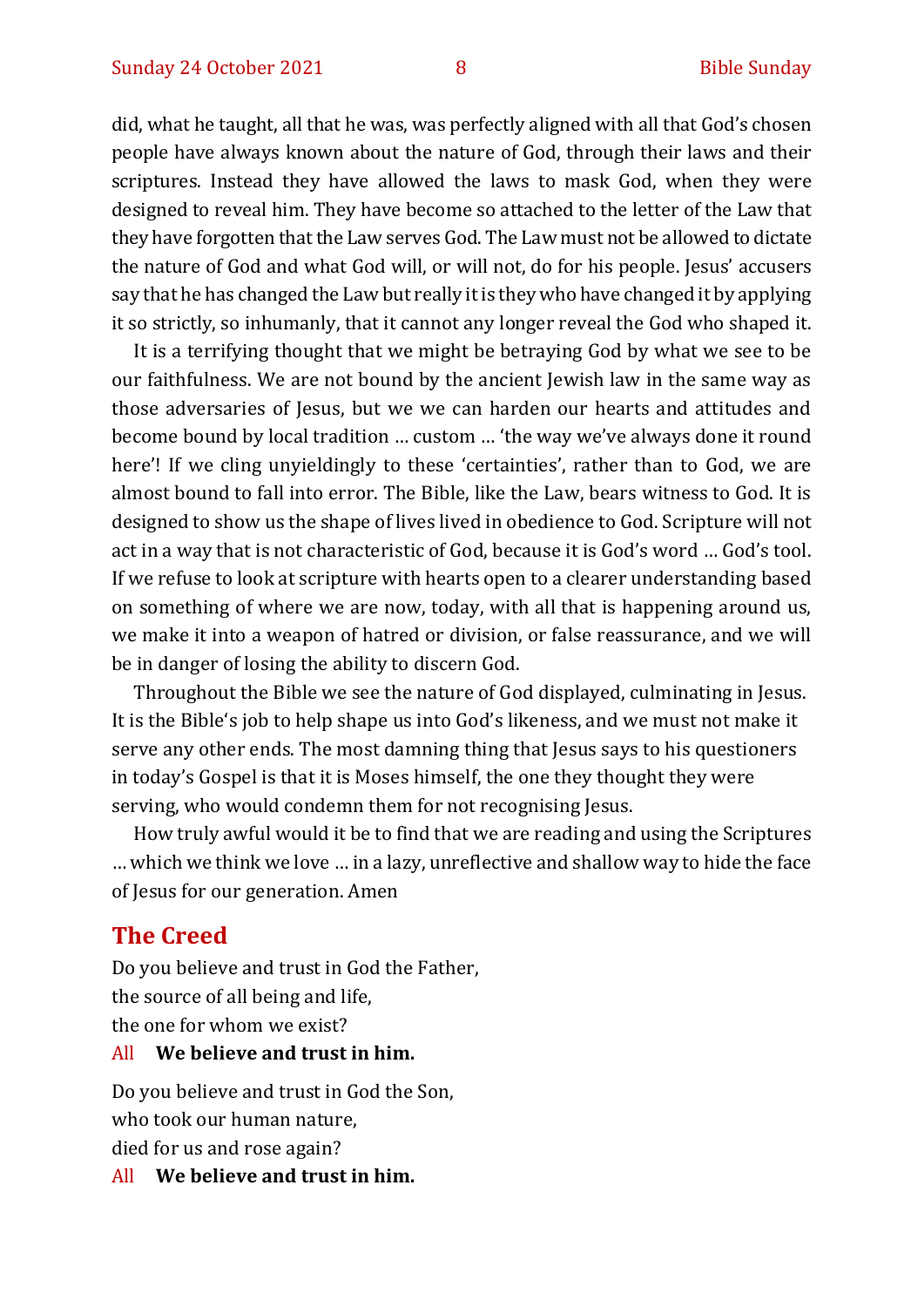Do you believe and trust in God the Holy Spirit, who gives life to the people of God and makes Christ known in the world?

#### All **We believe and trust in him.**

This is the faith of the Church.

All **This is our faith. We believe and trust in one God, Father, Son and Holy Spirit. Amen.**

# **Prayers of intercession**

God of the silence, God in the stillness and the calm, who met Elijah not in the rushing wind but in quietness, who brought peace to a group of fishermen in a raging storm: be with us, here, and now. Help us to leave behind the busyness of our lives, and listen for your word.

God of relationships, God of compassion and love, who gave Ruth to Naomi when she had no family, who gave Abraham and Sarah a baby when they had given up hope, who brought together the disciples and other followers of Jesus: we think of our relationships,

our families, our friends and colleagues and our Church family, we lift them to you now,

we bring our thanks, our concerns, our need for forgiveness.

Lord in your mercy,

#### All **Hear our prayer.**

God of wisdom, God of the proverbs and the 10 commandments,

who inspired your prophets like Amos, Isaiah and Jeremiah, to speak your words: we bring before you our country and its political leaders, we pray for wisdom and justice.

and we think of situations, people, places around the world that need change. Lord in your mercy,

#### All **Hear our prayer.**

God of creativity, God of beauty and delight,

who gave David the gift of song-writing, who spoke to Joseph in vivid dreams, who inspired the Songs of Solomon:

open our eyes to see you all around us.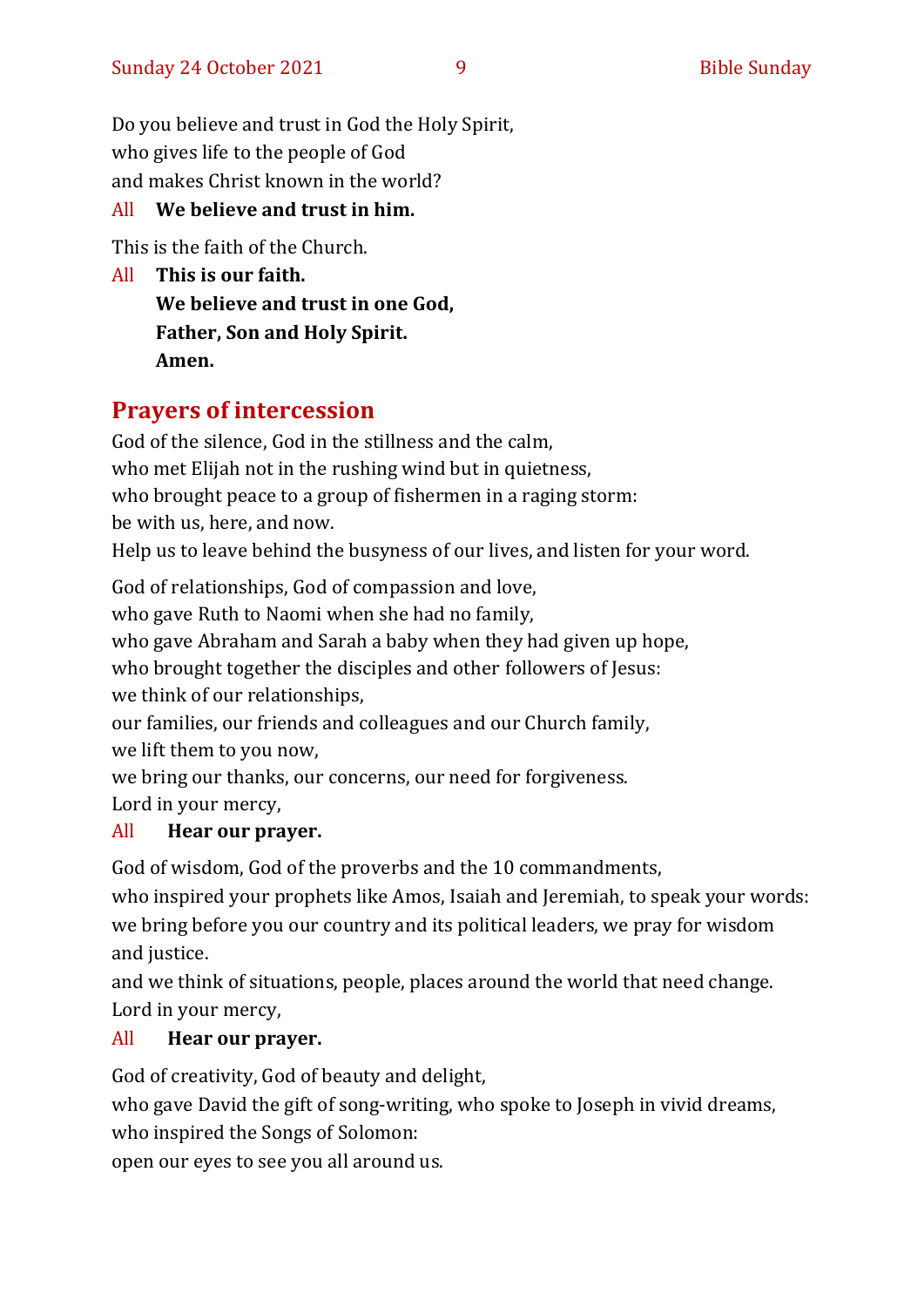help us to find you in nature, in poetry, in song, in conversation, in touch. Lord in your mercy,

#### All **Hear our prayer.**

God of surprises, God of hopes and plans,

who called Samuel in the night,

who met Paul in blinding light,

Help us to hear your call for our lives, however big or small,

open our eyes to your promptings and guidance, so that we can see the people,

places, opportunities that you want us to.

Lord in your mercy,

#### All **Hear our prayer.**

God of revelation, who came to us as one of us.

You call us to be the light of the world,

to love our enemies, and treat our neighbours as we would be treated, who urges us not to worry, who encouraged us to seek and we will find, who told us that we are so loved that if we were one of hundred sheep he would leave the other ninety-nine to look for us if we were lost:

help us to take your Gospel words seriously,

let them shape our lives and give us courage to take new paths and explore new patterns. Help us to hear their call afresh and let them release us from old routines to try new steps and dance with you in abandoned joy through all our days. Lord in your mercy,

#### All **Hear our prayer.**

Merciful Father,

All **accept these prayers for the sake of your Son, our Saviour Jesus Christ. Amen.**

# **The peace**

Peace to you from God our heavenly Father. Peace from his Son Jesus Christ who is our peace. Peace from the Holy Spirit, the Life-giver

The peace of the Lord be always with you,

#### All **And also with you.**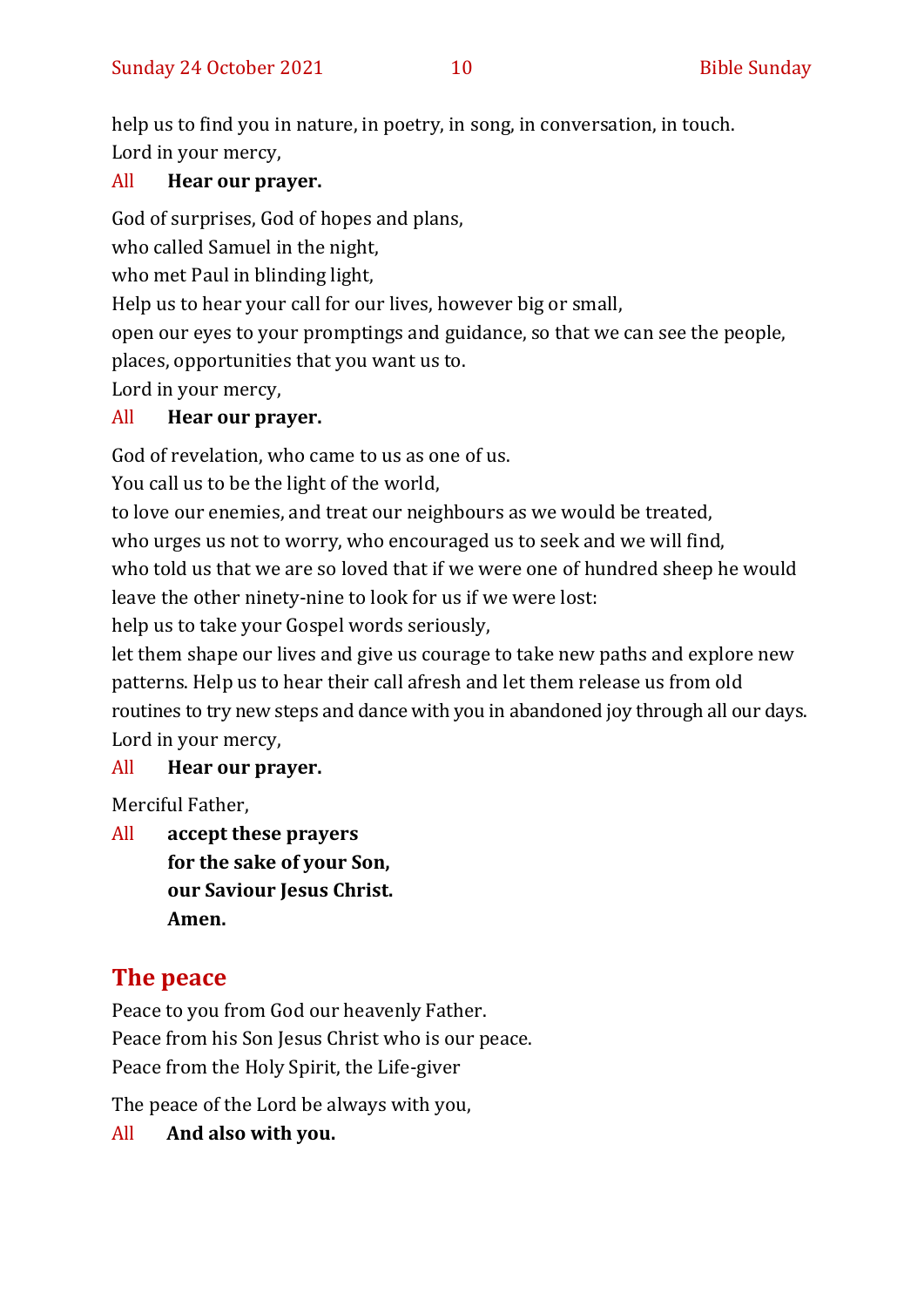HYMN 3 **[Jesus loves me, this I know](https://www.youtube.com/watch?v=L0NkzLLNPmA&feature=youtu.be)** (click on this link to hear the hymn) or **[Veni Creator Spiritus](https://www.youtube.com/watch?v=HEKuxUOPzk8&t=22s)** (Gregorian chant)

The liturgy of the Communion Service appears below

# The Dismissal

The peace of God which passes all understanding, keep your hearts and minds in the knowledge and love of God, and of his Son Jesus Christ our Lord; and the blessing and the blessing of God almighty, the Father, the Son, and the Holy Spirit, be among you and remain with you always. and the blessing of God the Almighty: Father, Son, and Holy Spirit, be with you now and remain with you always.

#### All **Amen.**

#### HYMN 4 **[We have a Gospel to proclaim](https://www.youtube.com/watch?v=E-SPYAgCtkw)** (click on this link to hear the hymn)

Go in peace to love and serve the Lord.

All **In the name of Christ. Amen.**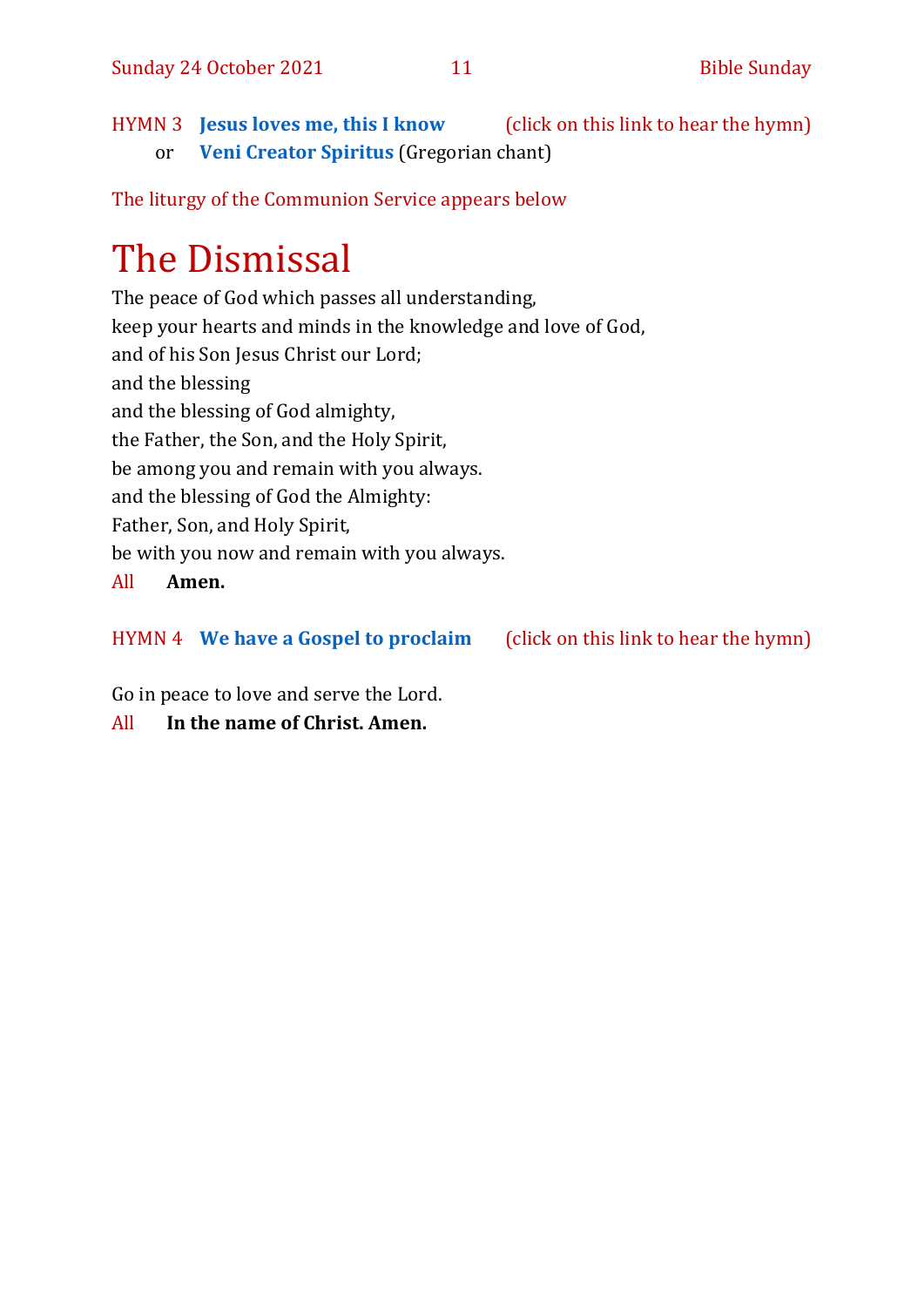# The Liturgy of the Sacrament

# Eucharistic Prayer (prayer E)

The Lord be with you

## All **and also with you.**

Lift up your hearts.

### All **We lift them to the Lord.**

Let us give thanks to the Lord our God.

### All **It is right to give thanks and praise.**

Father, you made the world and love your creation. You gave your Son Jesus Christ to be our Saviour. His dying and rising have set us free from sin and death. And so we gladly thank you, with saints and angels praising you, and saying,

All **Holy, holy, holy Lord, God of power and might, heaven and earth are full of your glory. Hosanna in the highest. Blessed is he who comes in the name of the Lord. Hosanna in the highest.**

We praise and bless you, loving Father, through Jesus Christ, our Lord; and as we obey his command, send your Holy Spirit, that broken bread and wine outpoured may be for us the body and blood of your dear Son.

On the night before he died he had supper with his friends and, taking bread, he praised you. He broke the bread, gave it to them and said: Take, eat; this is my body which is given for you; do this in remembrance of me.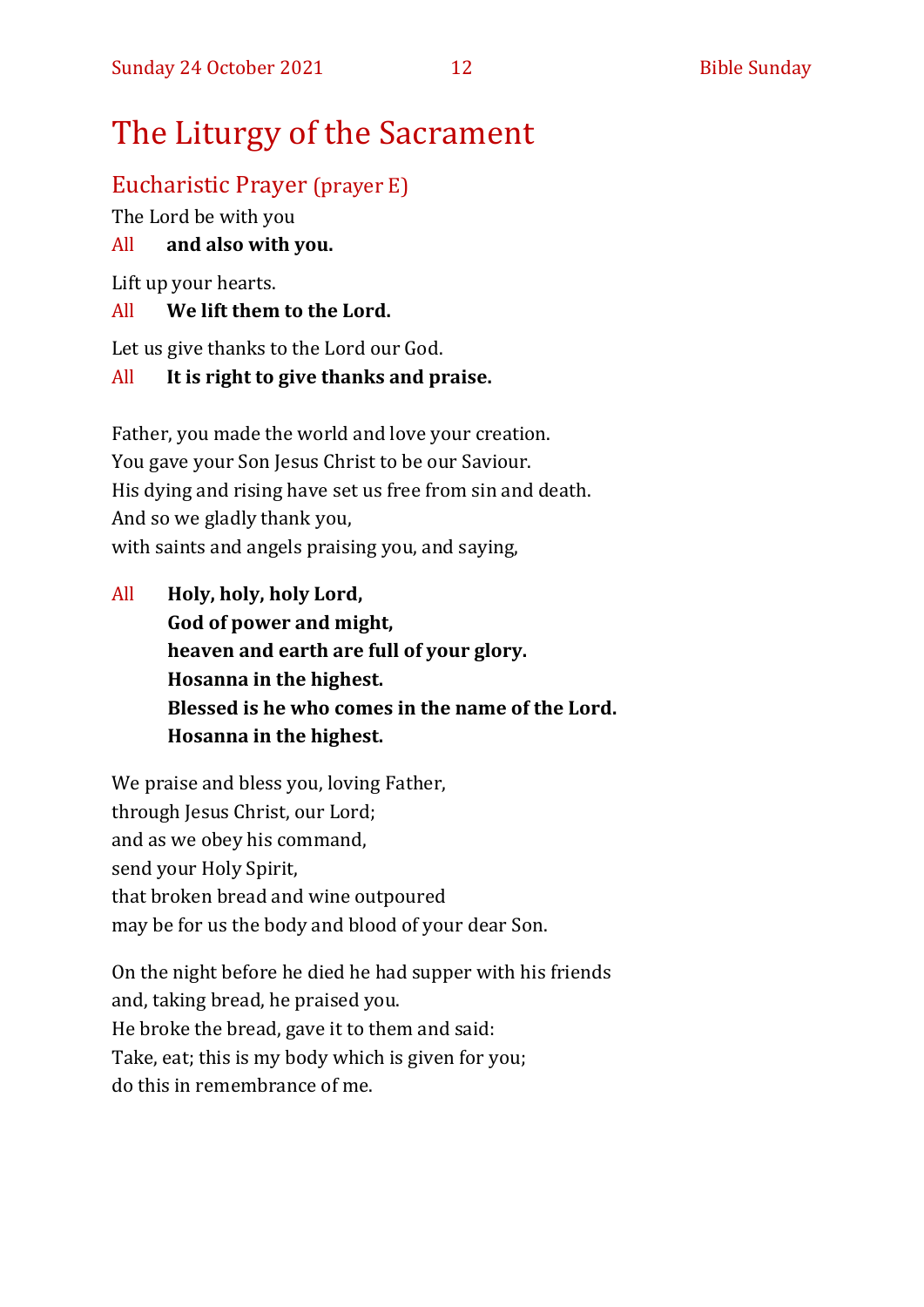When supper was ended he took the cup of wine. Again he praised you, gave it to them and said: Drink this, all of you; this is my blood of the new covenant, which is shed for you and for many for the forgiveness of sins. Do this, as often as you drink it, in remembrance of me.

So, Father, we remember all that Jesus did, in him we plead with confidence his sacrifice made once for all upon the cross.

Bringing before you the bread of life and cup of salvation, we proclaim his death and resurrection until he comes in glory.

Great is the mystery of faith:

# All **Christ has died. Christ is risen. Christ will come again.**

Lord of all life, help us to work together for that day when your kingdom comes and justice and mercy will be seen in all the earth.

Look with favour on your people, gather us in your loving arms and bring us with all the saints to feast at your table in heaven.

Through Christ, and with Christ, and in Christ, in the unity of the Holy Spirit, all honour and glory are yours, O loving Father, for ever and ever.

All **Amen.**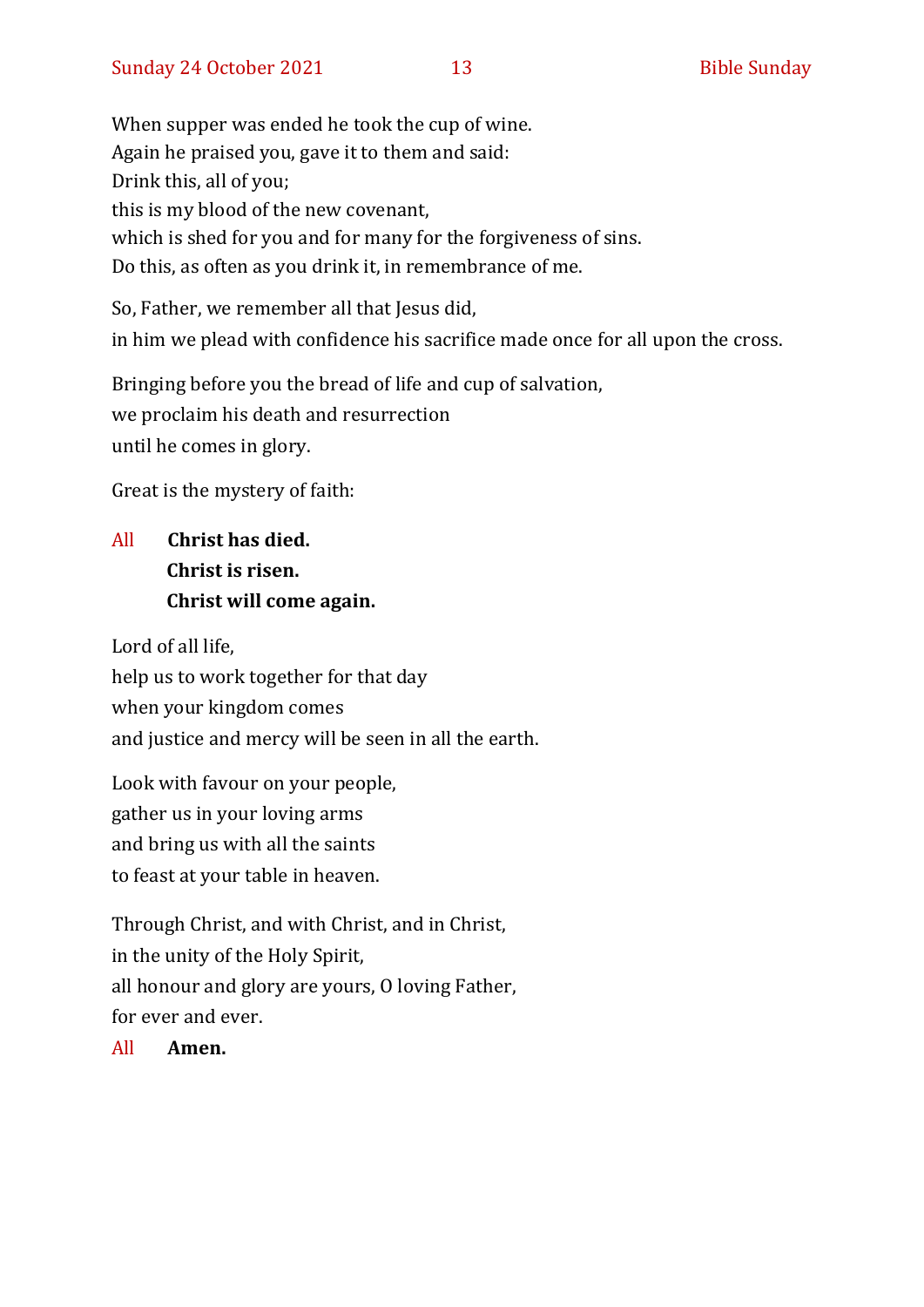## The Lord's Prayer

As our Saviour taught us, so we pray

All **Our Father in heaven, hallowed be your name, your kingdom come, your will be done, on earth as in heaven. Give us today our daily bread. Forgive us our sins as we forgive those who sin against us. Lead us not into temptation but deliver us from evil. For the kingdom, the power,** 

**and the glory are yours now and for ever. Amen.**

# Breaking of the Bread

We break this bread to share in the body of Christ.

- All **Though we are many, we are one body, because we all share in one bread.**
- All **Lamb of God,**

**you take away the sin of the world, have mercy on us.**

**Lamb of God, you take away the sin of the world, have mercy on us.**

**Lamb of God, you take away the sin of the world, grant us peace.**

Draw near with faith. Receive the body of our Lord Jesus Christ which he gave for you, and his blood which he shed for you. Eat and drink in remembrance that he died for you, and feed on him in your hearts by faith with thanksgiving.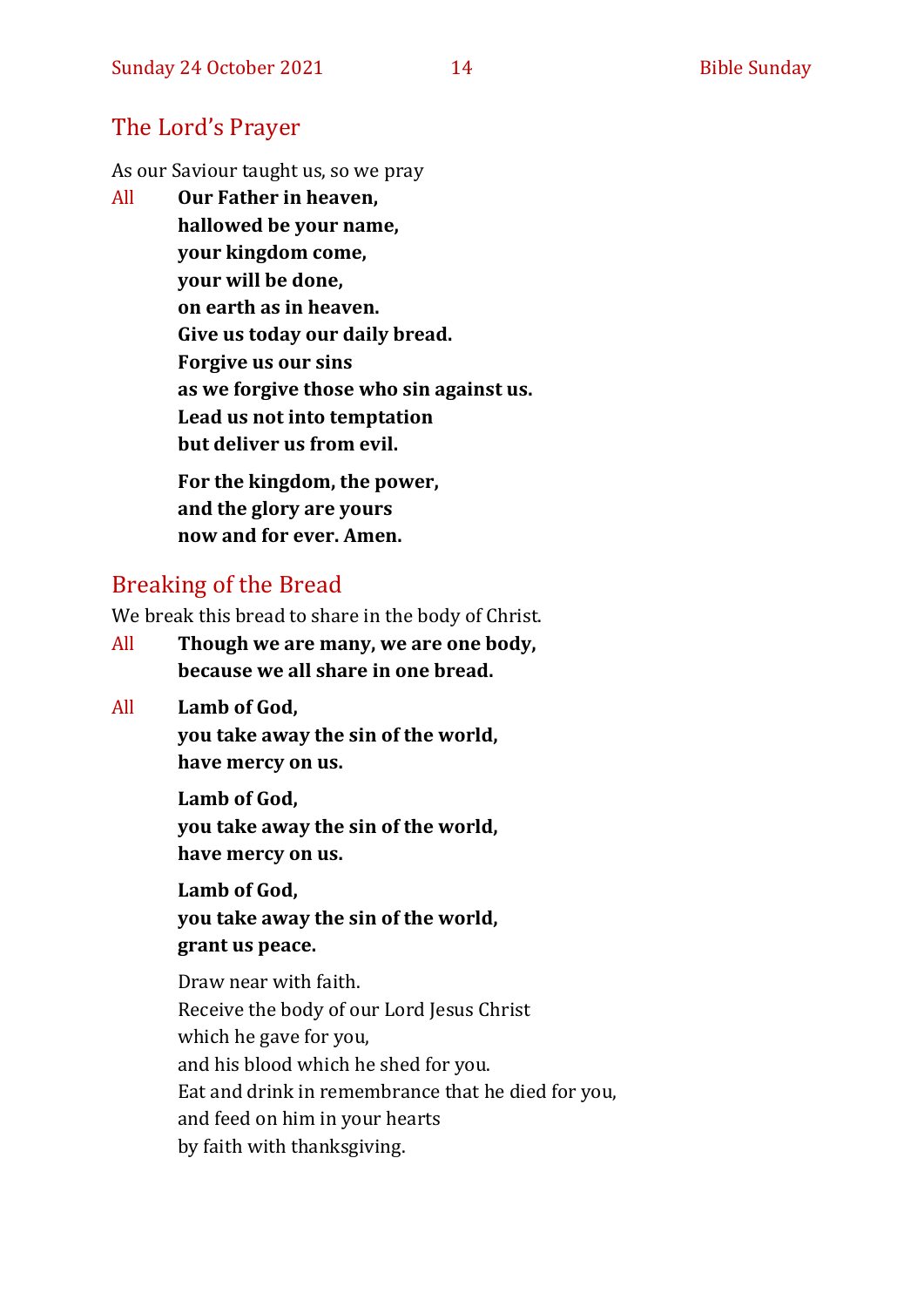All **We do not presume to come to this your table, merciful Lord, trusting in our own righteousness, but in your manifold and great mercies. We are not worthy so much as to gather up the crumbs under your table. But you are the same Lord whose nature is always to have mercy. Grant us therefore, gracious Lord, so to eat the flesh of your dear Son Jesus Christ and to drink his blood, that our sinful bodies may be made clean by his body and our souls washed through his most precious blood, and that we may evermore dwell in him, and he in us. Amen.**

#### Communion is distributed.

#### **Prayer after Communion**

God of all grace, your Son Jesus Christ fed the hungry with the bread of his life and the word of his kingdom: renew your people with your heavenly grace, and in all our weakness sustain us by your true and living bread; who is alive and reigns, now and for ever.

All **Amen**

All **Almighty God,**

**we thank you for feeding us with the body and blood of your Son Jesus Christ. Through him we offer you our souls and bodies to be a living sacrifice. Send us out in the power of your Spirit to live and work**